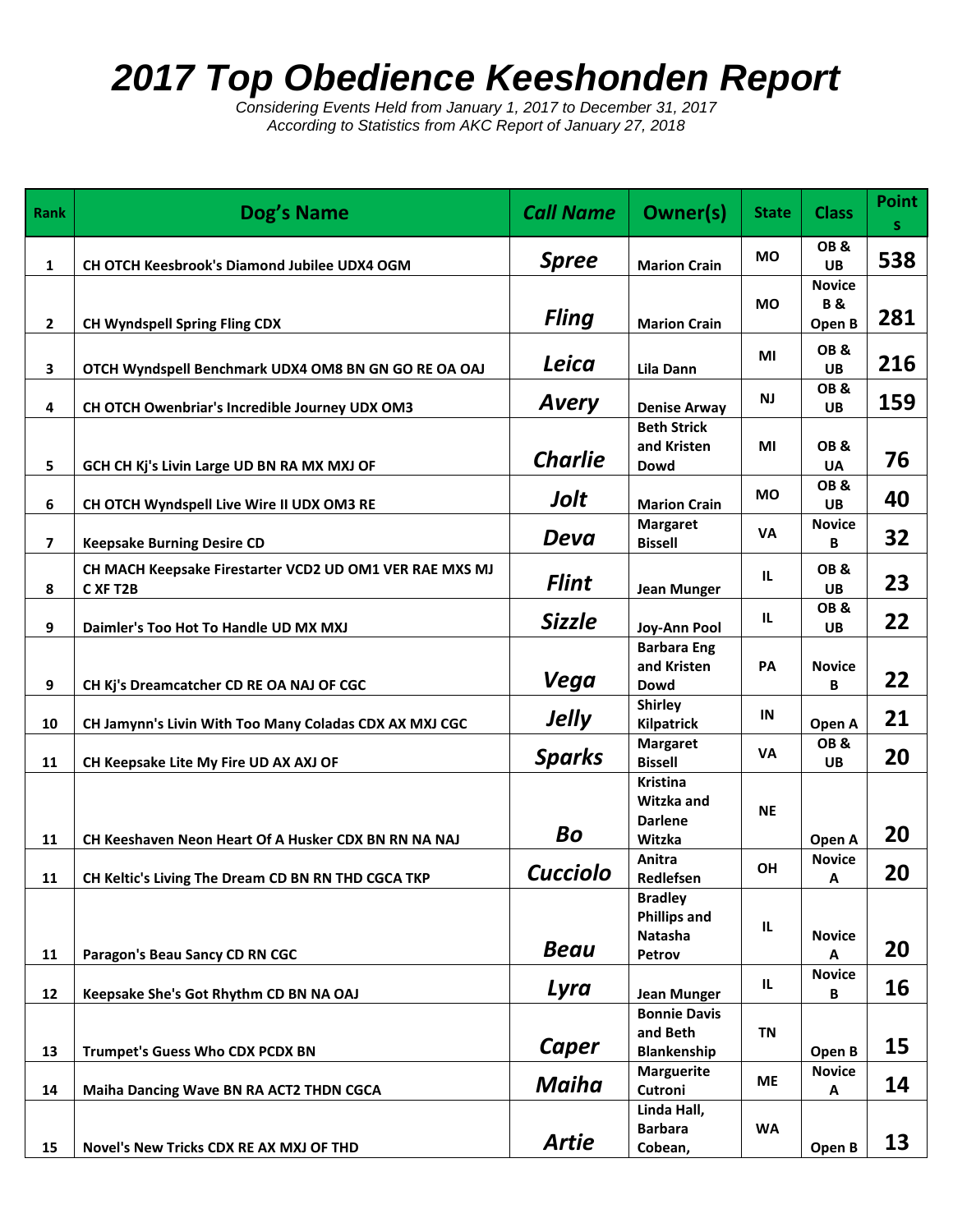|    |                                                           |                 | <b>Sueanne</b><br>Nelson,<br><b>Gerald Hall</b> |           |                                |                         |
|----|-----------------------------------------------------------|-----------------|-------------------------------------------------|-----------|--------------------------------|-------------------------|
|    |                                                           |                 |                                                 | <b>TX</b> | <b>Novice</b><br><b>B&amp;</b> |                         |
| 15 | Rainkees No Reservations CD PCD BN GN RE NAP NJP NFP TKA  | <b>Harmony</b>  | <b>Kim Sullivan</b>                             |           | Open B                         | 13                      |
| 16 | Keepsake's Hazy Shade Of Winter CD BN                     | <b>Simon</b>    | <b>Vicki</b><br>Youngmeyer                      | TX        | <b>Novice</b><br>B             | 12                      |
|    |                                                           |                 | Karen                                           |           |                                |                         |
|    |                                                           |                 | Sheahan, G.<br>M. Godfrey,                      | <b>MN</b> |                                |                         |
|    | CH Ladyslipper's Top Hat And Tail CD BN RE MX MXB MXJ MJB | <b>Beau</b>     | and Karen                                       |           | <b>Novice</b>                  | 11                      |
| 17 | <b>RATO CGC TKN</b>                                       |                 | Godfrey                                         |           | B<br><b>Novice</b>             |                         |
| 17 | Baxter Von Bark CD RN NAP NJP NFP CGCA                    | <b>Baxter</b>   | <b>Patricia Stolte</b>                          | <b>CA</b> | B                              | 11                      |
| 18 | <b>GCH CH Daimler's Purple Passion UD</b>                 | <b>Betty</b>    | <b>Julie Miller</b>                             | IL.       | <b>UA&amp;</b><br><b>UB</b>    | 9                       |
| 18 | GCH CH Kj's Tiny Dancer CD BN RA CGC                      | Jodi            | <b>Kathy Gaynor</b>                             | <b>NJ</b> | <b>Novice</b><br>B             | 9                       |
| 19 | GCH CH Windrift's Greystone Chapel CD BN CGC              | Lucy            | <b>Richard</b><br>Hanson                        | <b>CA</b> | <b>Novice</b><br>B             | 8                       |
| 19 | Lilly's Miracle Zoey CD RA ACT1 CGCA TKI                  | <b>Zoey</b>     | Kathleen<br>Ayala                               | <b>NY</b> | <b>Novice</b><br>В             | 8                       |
|    |                                                           |                 | <b>Phyllis</b>                                  |           |                                |                         |
|    |                                                           |                 | Noonan, Rick<br>Su, and Judy                    | PA        | <b>Novice</b>                  |                         |
| 19 | CH Geatland's Beemster V Sprookje CD                      | <b>Beemster</b> | <b>Nye</b>                                      |           | B                              | 8                       |
| 20 | CH Kj's Livin The Dream CDX NA NAJ                        | Ivan            | <b>Shirley</b><br><b>Kilpatrick</b>             | IN        | <b>Utility</b><br>A            | $\overline{\mathbf{z}}$ |
| 20 | CH Jamynn's Not Another Colada CDX MX MXB MXJ             | Juice           | <b>Shirley</b><br><b>Kilpatrick</b>             | IN        | <b>Utility</b><br>Α            | 7                       |
| 20 | <b>CH Evolution's Front Page News CD BN RE</b>            | Corbie          | <b>Karen Blair</b>                              | VA        | Open A                         | $\overline{\mathbf{z}}$ |
|    | CH MACH3 Kj's Speed Date BN RN MXC MJC NAP NJP OF T2B     | <b>Flirt</b>    |                                                 | WI        | <b>Novice</b>                  |                         |
| 21 | <b>RATO</b>                                               |                 | Laura Inman                                     |           | Α                              | 6                       |
| 21 | Loki UD VER AXP AJP                                       | Loki            | <b>Diane Jothen</b><br>Robyn                    | OR        | Open B                         | 6                       |
|    |                                                           |                 | McNutt,                                         |           |                                |                         |
|    | GCH CH MACH2 Shoreline's Way Too Tuff CDX BN RAE MXG MJG  |                 | <b>Blaine</b><br><b>McNutt, Tawn</b>            | CA        |                                |                         |
| 22 | OF T2B3 CGC                                               | <b>Mack</b>     | <b>Sinclair</b>                                 |           | Open A                         | 5                       |
|    |                                                           |                 | Donna<br><b>Schmitt and</b>                     | WI        |                                |                         |
| 22 | CH Wund-R Y The Game Is Afoot CDX PCDX BN RE OA OAJ OF    | <b>Sherlock</b> | <b>Katrina Guse</b>                             |           | Open B                         | 5                       |
|    |                                                           |                 | Sarah<br>Berrend, Jean                          |           |                                |                         |
|    |                                                           |                 | Gauchat-<br>Hargis, Joshua                      | CA        |                                |                         |
| 23 | <b>GCHB CH Summerwind's Sonic Boom BN RA</b>              | <b>Snap</b>     | <b>Hargis</b>                                   |           | <b>Novice</b><br>В             | 4                       |
|    |                                                           |                 | <b>Fran D'Amico</b><br>and Pat                  | FL.       | <b>Novice</b>                  |                         |
| 23 | Keepsake Fly With The Wind CD OA AXJ NF                   | <b>Flyer</b>    | Ferguson                                        |           | В                              | 4                       |
| 24 | Kj's Daydreamer CD                                        | <b>Sunshine</b> | <b>Theresa</b><br><b>Bricker</b>                | PA        | <b>Novice</b><br>В             | 1                       |
|    |                                                           |                 | Robyn                                           |           |                                |                         |
| 24 | CH Shoreline's Wild Things Run Fast RN CGC                | Rocket          | McNutt,<br><b>Blaine</b>                        | <b>CA</b> | <b>Novice</b><br>B             | 1                       |